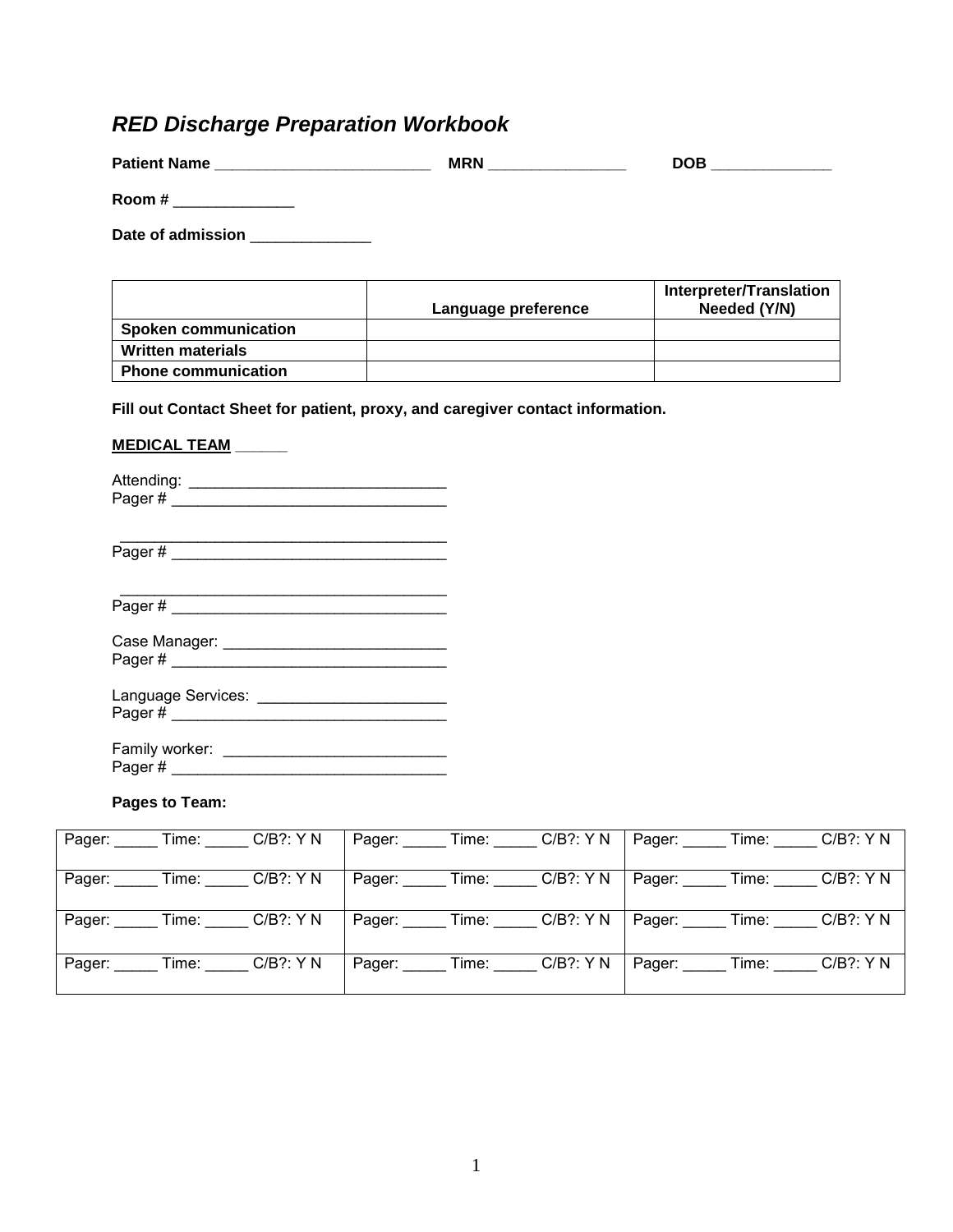### **DE Time:** (Record time spent on patient's case)

|  | Date: DE: Total: |                  | Date: DE: Total: | Date: DE: Total: |  |
|--|------------------|------------------|------------------|------------------|--|
|  | Date: DE: Total: |                  |                  |                  |  |
|  | Date: DE: Total: | Date: DE: Total: |                  | Date: DE: Total: |  |

**Floor Nurse:** (Name of patient's nurse)

| Date: <b>Date</b><br>Nurse: _________ | Date:<br>Nurse: 1988 | Date: $\_\_$<br>Nurse: ___________ |
|---------------------------------------|----------------------|------------------------------------|
| Date: Nurse:                          | Date: Nurse:         | Date: Nurse:                       |
| Date: Nurse:                          | Date: Nurse:         | Date: $\_\_$<br>Nurse: _________   |

## **Contacts with family/caregiver**

| Date: Nurse: | Date: Nurse: | Date: Nurse: |
|--------------|--------------|--------------|
| Date: Nurse: | Date: Nurse: | Date: Nurse: |
| Date: Nurse: | Date: Nurse: | Date: Nurse: |

| Date | <b>Outstanding Patient Teaching/Information</b> | <b>Date Addressed</b> |
|------|-------------------------------------------------|-----------------------|
|      |                                                 |                       |
|      |                                                 |                       |
|      |                                                 |                       |
|      |                                                 |                       |
|      |                                                 |                       |
|      |                                                 |                       |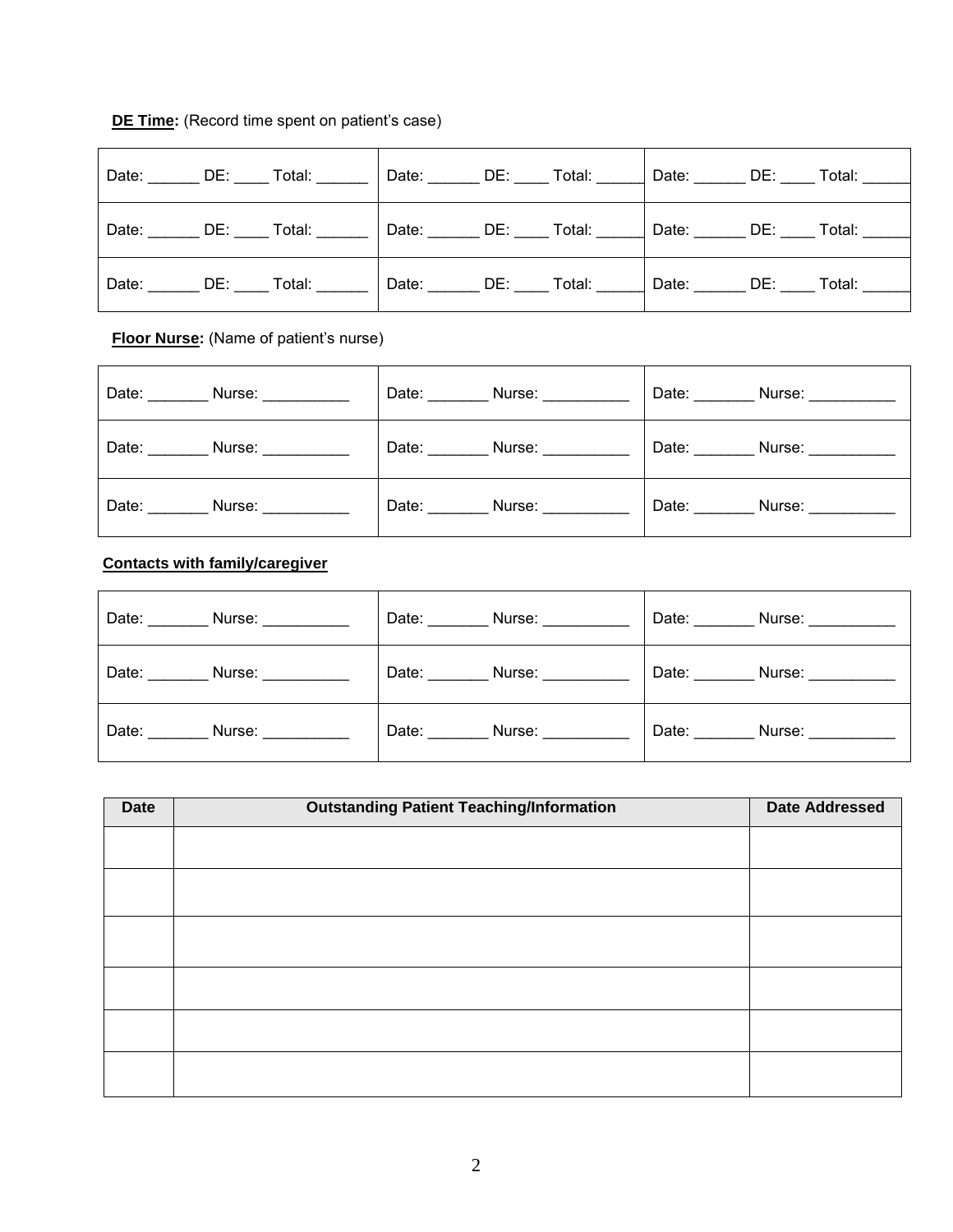| 1. Diagnoses             |  |  |  |
|--------------------------|--|--|--|
|                          |  |  |  |
|                          |  |  |  |
|                          |  |  |  |
| 2. Followup Appointments |  |  |  |

#### **PCP Appointment**

\_\_\_\_ **Patient has PCP?** If NO, Preferences (gender, location)? \_\_\_\_\_\_\_\_\_\_\_\_\_\_\_\_\_\_\_\_\_\_\_\_\_\_\_\_\_\_\_\_

**Patient requests for PCP appt** (weekdays, time of day)**: \_\_\_\_\_\_\_\_\_\_\_\_\_\_\_\_\_\_\_\_\_\_\_\_\_\_\_\_\_\_\_\_\_\_\_\_\_** 

| <b>PCP Name</b>                 | Day / Date / Time     |
|---------------------------------|-----------------------|
|                                 |                       |
|                                 |                       |
| <b>Clinician to see at appt</b> | Location              |
| (if not PCP)                    |                       |
|                                 | <b>Address/Floor:</b> |
|                                 | Phone #:              |
|                                 | Fax $#$ :             |

#### **Does patient have transportation to PCP appt?**

\_\_\_\_ Yes \_\_\_ No \_\_\_\_ Transportation options discussed:

**Team appt. requests**: \_\_\_\_\_\_\_\_\_\_\_\_\_\_\_\_\_\_\_\_\_\_\_\_\_\_\_\_\_\_\_\_\_\_\_\_\_\_\_\_\_\_\_\_\_\_\_\_\_\_\_\_\_\_\_\_\_\_\_\_\_\_\_\_\_

**Additional Appointments, Tests, or Lab Work to be done POSTDISCHARGE** 

**\*\*\*\*Attach Additional Appointment Sheet if Needed\*\*\*\*** 

| Day / Date / Time                   | <b>Phone and Fax #</b> | Reason / Test / Lab              |  |
|-------------------------------------|------------------------|----------------------------------|--|
|                                     | Ph:                    |                                  |  |
|                                     | Fax:                   |                                  |  |
|                                     |                        |                                  |  |
| <b>Provider</b>                     |                        | <b>Location (Address, floor)</b> |  |
|                                     |                        |                                  |  |
|                                     |                        |                                  |  |
| How patient will get to appointment |                        |                                  |  |
|                                     |                        |                                  |  |
|                                     |                        |                                  |  |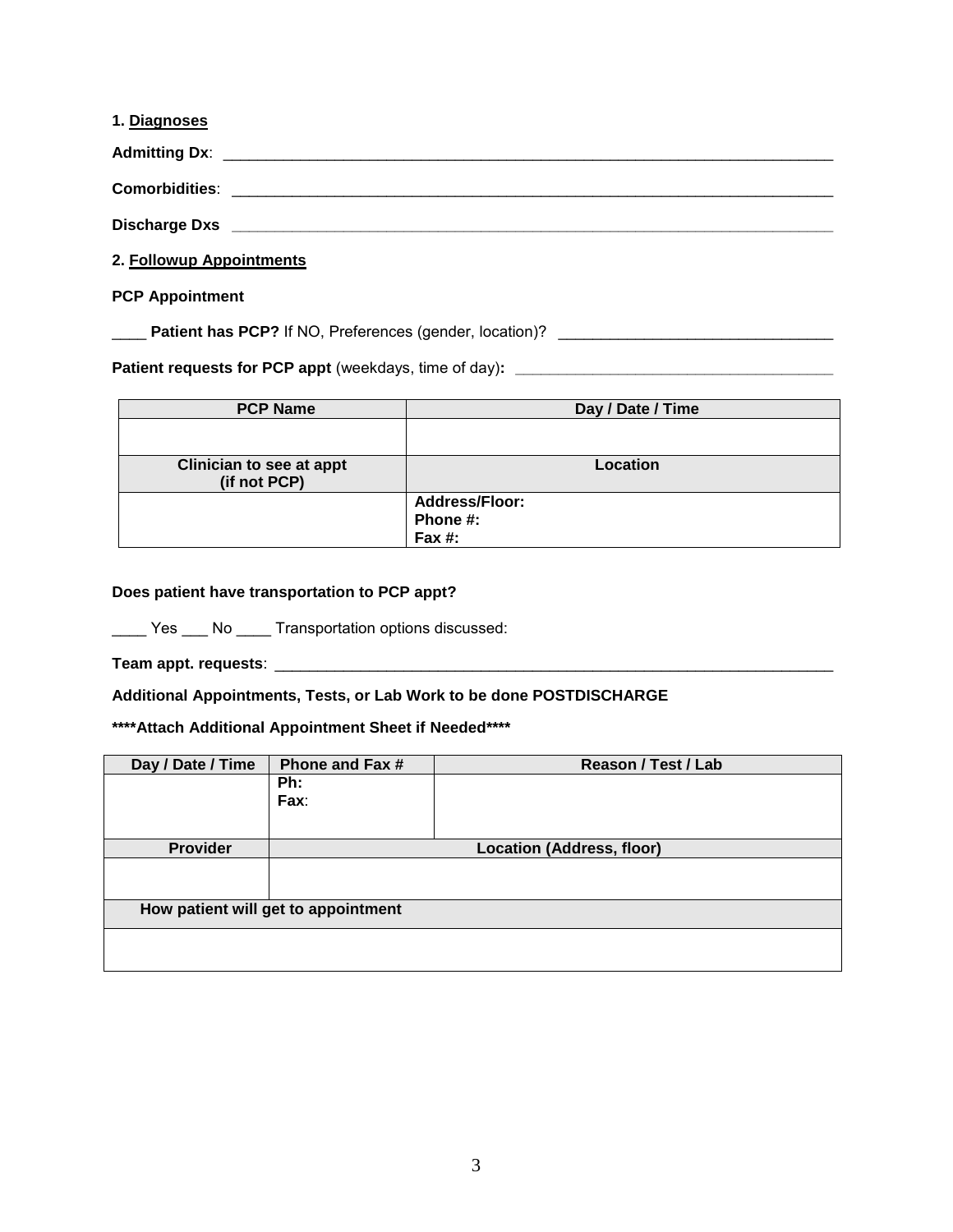| Day / Date / Time | Phone and Fax #<br>Reason / Test / Lab |  |  |  |  |
|-------------------|----------------------------------------|--|--|--|--|
|                   | Ph:                                    |  |  |  |  |
|                   | Fax:                                   |  |  |  |  |
|                   |                                        |  |  |  |  |
| <b>Provider</b>   | Location (Address, floor)              |  |  |  |  |
|                   |                                        |  |  |  |  |
|                   |                                        |  |  |  |  |
|                   | How patient will get to appointment    |  |  |  |  |
|                   |                                        |  |  |  |  |
|                   |                                        |  |  |  |  |
|                   |                                        |  |  |  |  |

| Day / Date / Time | Phone and Fax #                     | Reason / Test / Lab |  |  |  |
|-------------------|-------------------------------------|---------------------|--|--|--|
|                   | Ph:                                 |                     |  |  |  |
|                   | Fax:                                |                     |  |  |  |
|                   |                                     |                     |  |  |  |
| <b>Provider</b>   | <b>Location (Address, floor)</b>    |                     |  |  |  |
|                   |                                     |                     |  |  |  |
|                   |                                     |                     |  |  |  |
|                   | How patient will get to appointment |                     |  |  |  |
|                   |                                     |                     |  |  |  |
|                   |                                     |                     |  |  |  |
|                   |                                     |                     |  |  |  |

| Day / Date / Time                   | <b>Phone and Fax #</b> | Reason / Test / Lab              |  |  |
|-------------------------------------|------------------------|----------------------------------|--|--|
|                                     | Ph:                    |                                  |  |  |
|                                     | Fax:                   |                                  |  |  |
|                                     |                        |                                  |  |  |
| <b>Provider</b>                     |                        | <b>Location (Address, floor)</b> |  |  |
|                                     |                        |                                  |  |  |
|                                     |                        |                                  |  |  |
| How patient will get to appointment |                        |                                  |  |  |
|                                     |                        |                                  |  |  |
|                                     |                        |                                  |  |  |

| Day / Date / Time                   | <b>Phone and Fax #</b>           | Reason / Test / Lab |  |  |
|-------------------------------------|----------------------------------|---------------------|--|--|
|                                     | Ph:                              |                     |  |  |
|                                     | Fax:                             |                     |  |  |
|                                     |                                  |                     |  |  |
| <b>Provider</b>                     | <b>Location (Address, floor)</b> |                     |  |  |
|                                     |                                  |                     |  |  |
|                                     |                                  |                     |  |  |
| How patient will get to appointment |                                  |                     |  |  |
|                                     |                                  |                     |  |  |
|                                     |                                  |                     |  |  |
|                                     |                                  |                     |  |  |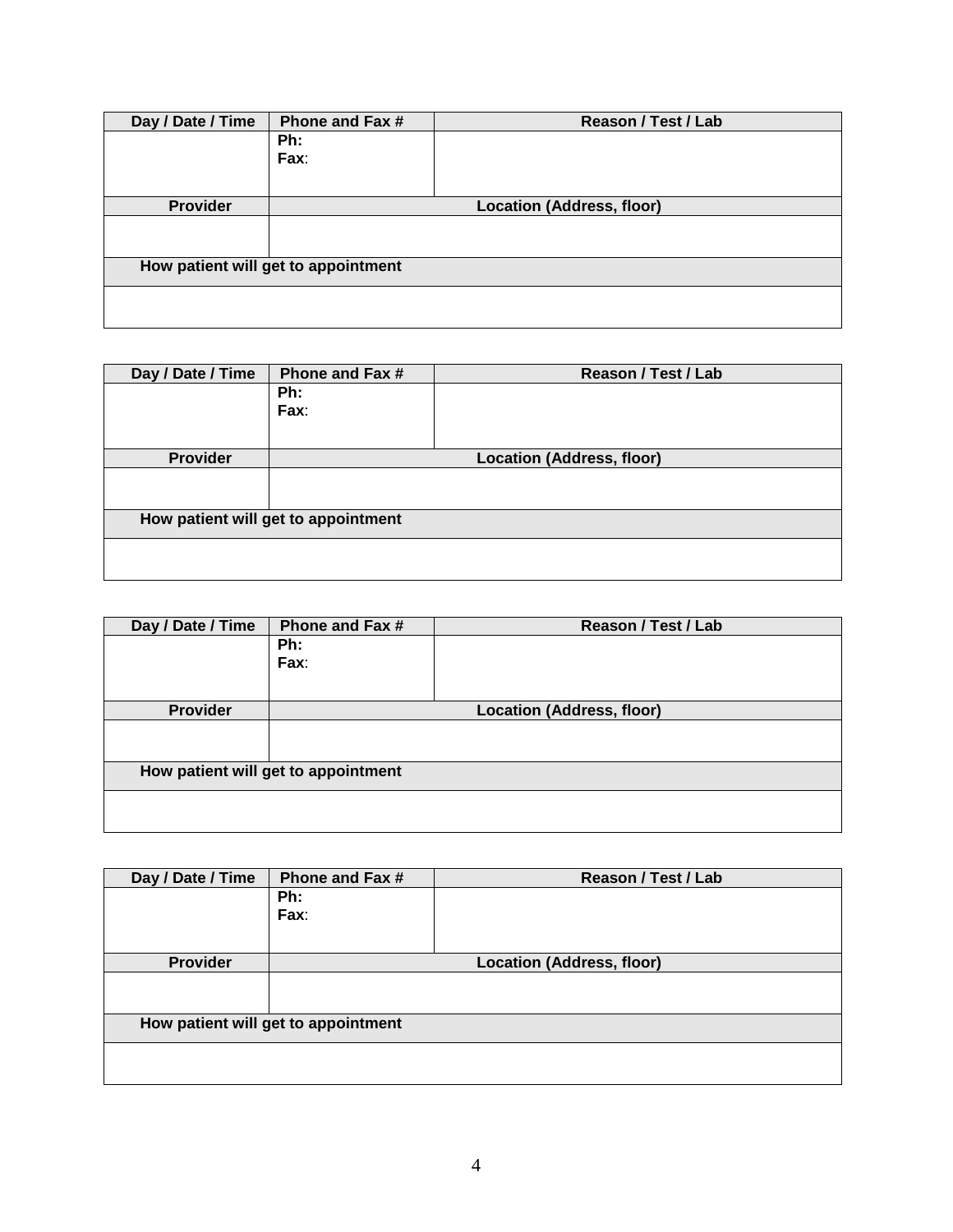### **3. Medicine**

**Allergies** \_\_\_\_ **No known allergies \_\_\_\_** 

| <b>Allergy</b>                                                                                                                                                                                                                 | <b>Patient</b><br><b>Confirm</b><br>(Y/N) | If No,<br><b>Explain</b> | <b>Allergy</b>                | <b>Patient</b><br>Confirm<br>(Y/N) | If No, Explain                                      |
|--------------------------------------------------------------------------------------------------------------------------------------------------------------------------------------------------------------------------------|-------------------------------------------|--------------------------|-------------------------------|------------------------------------|-----------------------------------------------------|
|                                                                                                                                                                                                                                |                                           |                          |                               |                                    |                                                     |
| 4. Pharmacy                                                                                                                                                                                                                    |                                           |                          |                               |                                    |                                                     |
|                                                                                                                                                                                                                                |                                           |                          |                               |                                    |                                                     |
| Uses hospital pharmacy? No ____ Yes ____                                                                                                                                                                                       |                                           |                          |                               |                                    |                                                     |
| <b>Community Pharmacy Name</b>                                                                                                                                                                                                 |                                           |                          | Phone #, Street Address, City |                                    |                                                     |
|                                                                                                                                                                                                                                |                                           |                          |                               |                                    |                                                     |
|                                                                                                                                                                                                                                |                                           |                          |                               |                                    |                                                     |
| Pt. requests pill box? No _____ Yes _____ (Pill box given ____)                                                                                                                                                                |                                           |                          |                               |                                    |                                                     |
|                                                                                                                                                                                                                                |                                           |                          |                               |                                    |                                                     |
| 5. Diet                                                                                                                                                                                                                        |                                           |                          |                               |                                    |                                                     |
| Discharge diet                                                                                                                                                                                                                 |                                           |                          | Pt. needs diet info.          |                                    |                                                     |
|                                                                                                                                                                                                                                |                                           |                          |                               |                                    |                                                     |
| 6. Substance use                                                                                                                                                                                                               |                                           |                          |                               |                                    |                                                     |
| <b>Substance</b>                                                                                                                                                                                                               | <b>SCM</b>                                | <b>Patient Report</b>    |                               |                                    | <b>Current Tx. or Interested in Cessation Info?</b> |
| <b>Alcohol</b>                                                                                                                                                                                                                 |                                           |                          |                               |                                    |                                                     |
| <b>Tobacco</b>                                                                                                                                                                                                                 |                                           |                          |                               |                                    |                                                     |
|                                                                                                                                                                                                                                |                                           |                          |                               |                                    |                                                     |
| 7. Durable medical equipment needed at home?: No ____ Yes ____                                                                                                                                                                 |                                           |                          |                               |                                    |                                                     |
| If pt. checks blood sugar with glucometer, how many times daily?                                                                                                                                                               |                                           |                          |                               |                                    |                                                     |
| New durable medical equipment ordered: Yes ____ No ____                                                                                                                                                                        |                                           |                          |                               |                                    |                                                     |
|                                                                                                                                                                                                                                |                                           |                          |                               |                                    |                                                     |
|                                                                                                                                                                                                                                |                                           |                          |                               |                                    |                                                     |
|                                                                                                                                                                                                                                |                                           |                          |                               |                                    |                                                     |
|                                                                                                                                                                                                                                |                                           |                          |                               |                                    |                                                     |
|                                                                                                                                                                                                                                |                                           |                          |                               |                                    |                                                     |
|                                                                                                                                                                                                                                |                                           |                          |                               |                                    |                                                     |
| Type experience and the state of the state of the state of the state of the state of the state of the state of the state of the state of the state of the state of the state of the state of the state of the state of the sta |                                           |                          |                               |                                    |                                                     |
|                                                                                                                                                                                                                                |                                           |                          |                               |                                    |                                                     |